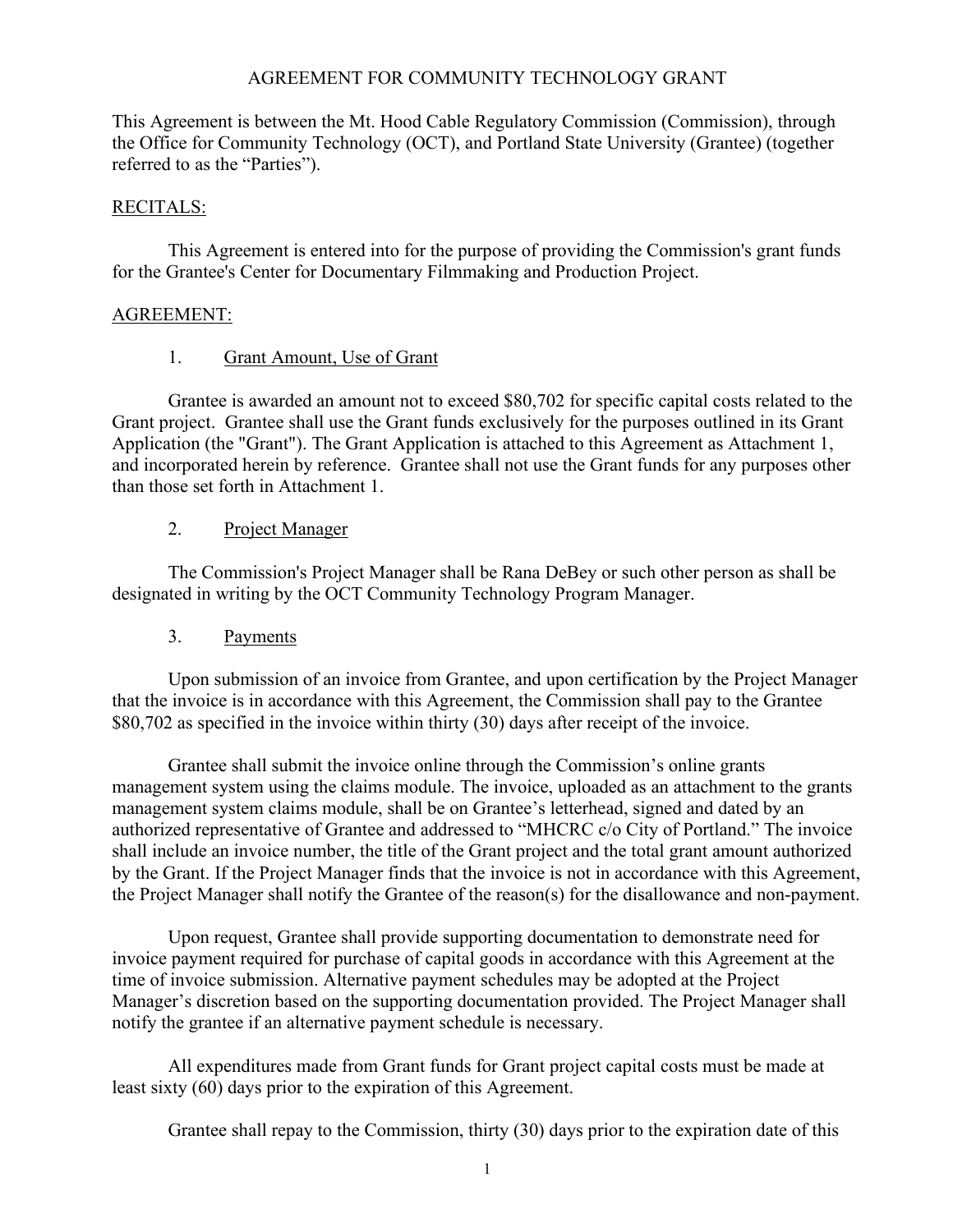Agreement, any Grant funds that have not been expended for Grant purposes.

Prevailing wages. State of Oregon, Bureau of Labor and Industries (BOLI) wage rates are required for certain contracts that total \$50,000 and above. If Grantee's project is subject to the prevailing wage requirements, Grantee will comply with the prevailing wage requirements of ORS 279C.800 through 279C.870 and any other applicable prevailing wage requirements contained in ORS 279C, Oregon administrative rules, or city code.

## 4. Records

Grantee shall account for the Grant funds separately in its books of accounts. Grantee shall charge only Grant-related expenditures against Grant funds.

Grantee agrees to keep accurate and complete financial records that will enable the Commission to easily determine the use of Grant funds and the allocation method of Matching Funds committed by Grantee and Project Partners in the Grant for the project. Grantee shall maintain all financial records related to the Grant for ten (10) years after the termination of this Agreement. Grantee shall provide the Commission prompt access to these records upon request and permit copying as the Commission may require.

## 5. Reports

Grantee shall submit Interim Status Reports and a Final Status Report (collectively referred to as 'Report(s)') to the Project Manager using the Commission's online grants management system. The Reports shall include both programmatic and financial information as established by the Commission. For a Report to be acceptable to the Project Manager, the Grantee shall document and clearly describe the progress of the grant scope in accordance with the reporting schedule defined below.

Interim Status Reporting periods are July 1, 2021 through December 31, 2021; January 1, 2022 through June 30, 2022. Interim Status Reports are due within thirty (30) days of the end of each reporting period.

Grantee shall submit a Final Status Report no later than September 30, 2022, including a Final Financial Report and refund of unexpended Grant funds, if any

Interim and Final Status Reports shall include an accurate and complete financial report of Grant fund and Matching fund expenditures. The Report shall include copies of receipts or other evidence of payment for actual grant funded capital costs incurred by Grantee related to the Grant.

The Project Manager, at her/his sole discretion, may require additional programmatic information or financial documentation of Grant project expenditures. Grantee shall make its books, general organizational and administrative information, documents, papers and records that are related to this Agreement or Grantee's performance of services related to this Agreement available for inspection by the Project Manager or other Commission representatives during reasonable business hours following five (5) business days advance written notification from the Project Manager.

Grantee shall immediately provide notice in writing by electronic mail to the Project Manager when Grantee anticipates or realizes any deviation in the Grant project which may result in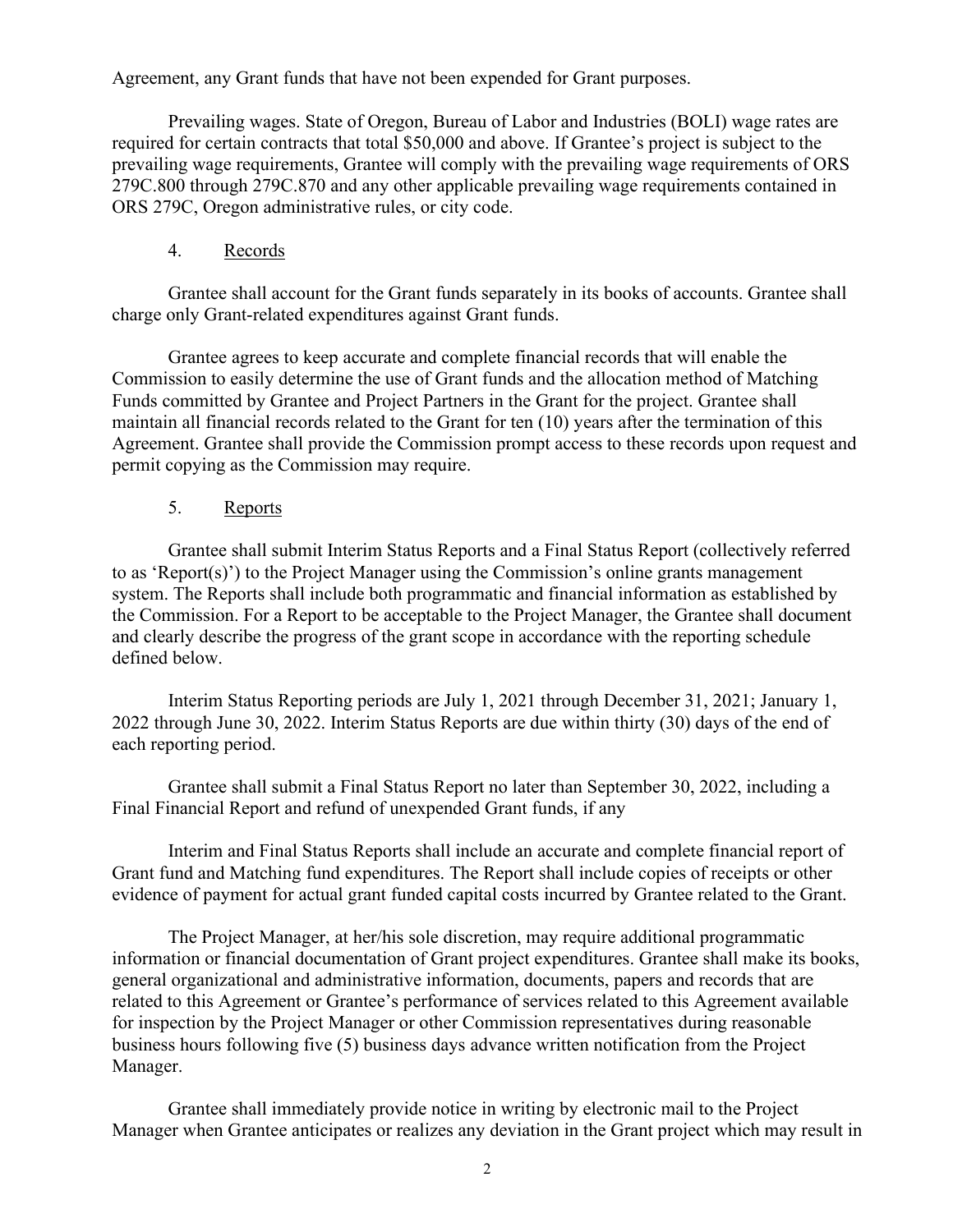Grantee's inability to complete the Grant project as originally submitted and approved by the Commission.

# 6. Project and Fiscal Monitoring

The Commission and the Project Manager shall monitor the Grantee's performance on an as needed basis to assure compliance with this Agreement. Such monitoring may include, but is not limited to, on site visits at reasonable times, telephone interviews and review of required reports. Monitoring will cover both programmatic and fiscal aspects of the Grant. The frequency and level of monitoring will be determined by the Project Manager. Grantee shall remain fully responsible at all times for performing the requirements of this Agreement.

# 7. Audit

Because grant funds are derived from the cable franchises, the cable companies may conduct a financial review or audit of Grantee for the purpose of verifying whether use of capital grant funds is in accordance with the requirements of cable franchises related to use of capital grant funds. If the Commission receives notice from a cable company in accordance with the terms of the cable franchises of such audit or review, the Commission's Project Manager shall notify Grantee within five (5) business days of receiving the notice, and shall identify to Grantee the relevant financial records of Grantee that the cable company seeks to review. The scope of such audit or review of Grantee shall be consistent with the terms of the applicable cable franchise. Grantee agrees to make such relevant financial records available to cable company's authorized representative for inspection and copying. Such records shall be reviewed during normal business hours at a time and place made available by Grantee. The Commission's Project Manager shall promptly provide Grantee with written notice of the audit or review's conclusions.

# 8. Publicity

Any publicity regarding the project shall indicate that the project was made possible by a Grant from the Commission through funds provided by the cable companies. Grantee shall notify the Project Manager before releasing information about the Grant to the press or other news media. The Commission may include information regarding the Grant in periodic public reports.

# 9. No Other Obligations/Complete Agreement

Grantee acknowledges that, except for the Grant, the Commission has no obligation to provide, and the Commission has not led Grantee to believe in any way (whether expressly or by implication) that the Commission will provide any additional or future assistance, financial or otherwise, either to Grantee or for the Grant project.

This Agreement contains the complete agreement of the parties. This Agreement may not be assigned, nor may any of the Commission's rights be waived, except in writing signed by a duly authorized representative of the Commission. The Commission may specifically enforce, or enjoin a breach of, the provisions of this Agreement, and such rights may be freely assigned or transferred to any other governmental entity by the Commission.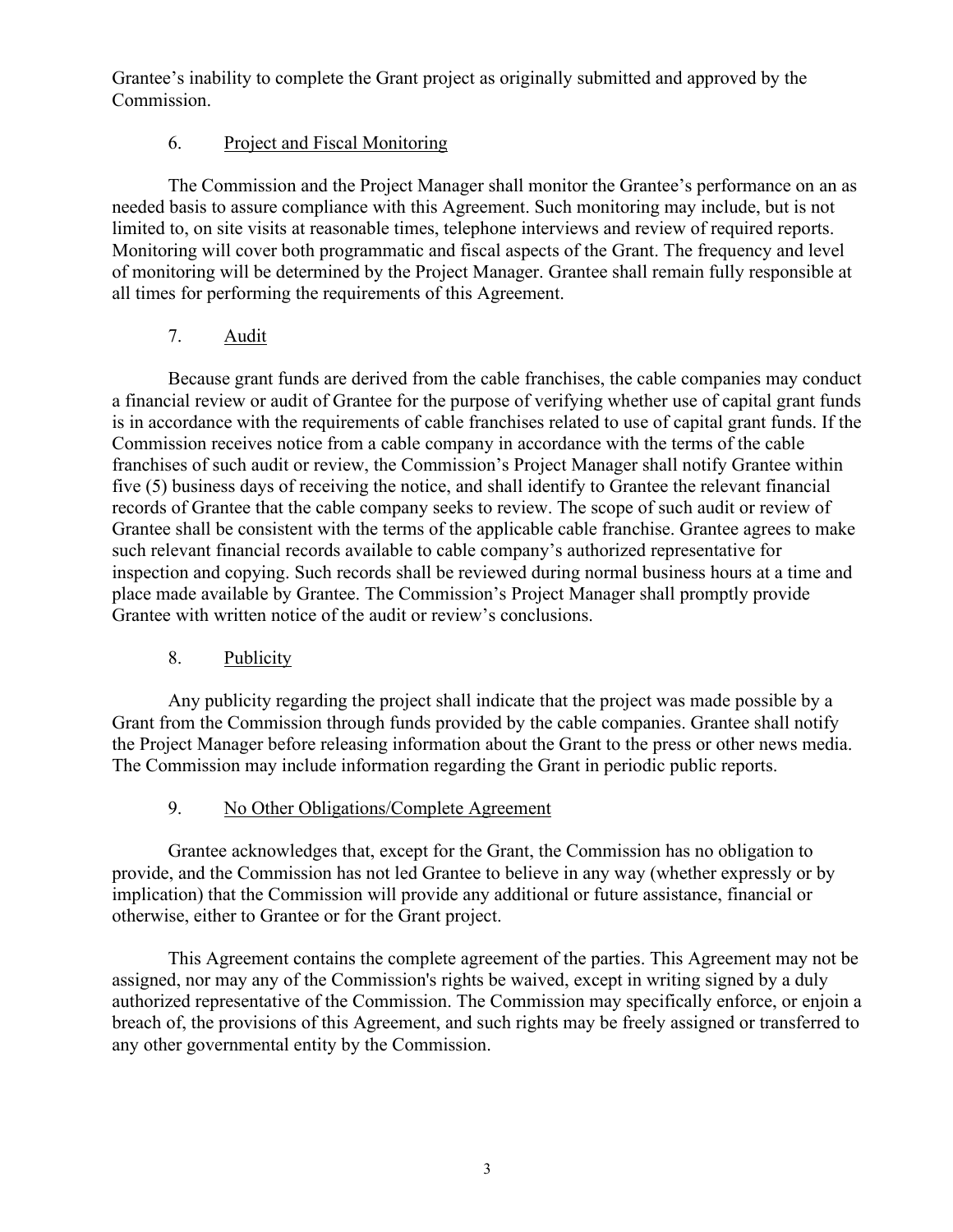## 10. Representations

Grantee represents that it has full power and authority, and has obtained all necessary approvals, to accept the Grant, to carry out the terms of the Grant and this Agreement, and to conduct the Grant project in compliance with all applicable laws.

# 11. Indemnification

Subject to the limitations of the Oregon Tort Claims Act (ORS 30.260 through 30.300) and to the extent permitted under the law, including without limitation, the Oregon Constitution, Article XI, Section7, Grantee shall hold harmless, defend, and indemnify the MHCRC, and its officers, agents and employees against all claims, demands, actions, and suits (including all costs) brought against any of them arising from actions or omissions of GRANTEE and/or its contractors in the performance of this Agreement.

Prevailing wage indemnity. Subject to the limitations of the Oregon Tort Claims Act (ORS30.260 through 30.300) and to the extent permitted under the law, including without limitation, the Oregon Constitution, Article XI, Section 7, Grantee agrees to indemnify, defend, and hold harmless MHCRC, its employees, officers, and agents, from and against any claim, suit, or action, including administrative actions, that arise out of Grantee's failure to comply with ORS 279C.800 to 279C.870 and any applicable administrative rules or policies in connection with this Grant.

# 12. Compliance with Laws

The Commission and Grantee agree to comply with all applicable local, state and federal laws and regulations that apply to the subject matter of this Agreement.

# 13. Independent Contractor Status

Grantee and its contractors and employees are not employees of the MHCRC or the City of Portland and are not eligible for any benefits through the MHCRC, including without limitation, federal social security, health benefits, workers' compensation, unemployment compensation, and retirement benefits. GRANTEE will be responsible for any federal, state, or local taxes and fees applicable to payments hereunder.

# 13. Amendment

The Project Manager is authorized to amend the terms and conditions of this Agreement, provided such changes do not increase the Grant amount or the Commission's financial risks or change the purpose of the Grant. If approved, such amendments shall only be effective if in writing, and signed by duly authorized representatives of both Parties. Any change in the amount of the Grant funds or the financial risks under this Agreement must be approved by vote of the Commission.

# 14. Term of the Agreement

This Agreement becomes effective on July 1, 2021, unless Grantee fails to sign and return the Agreement to the Commission within thirty (30) days of Commission action to approve the Agreement, in which event this Agreement shall be null and void. The term of this Agreement is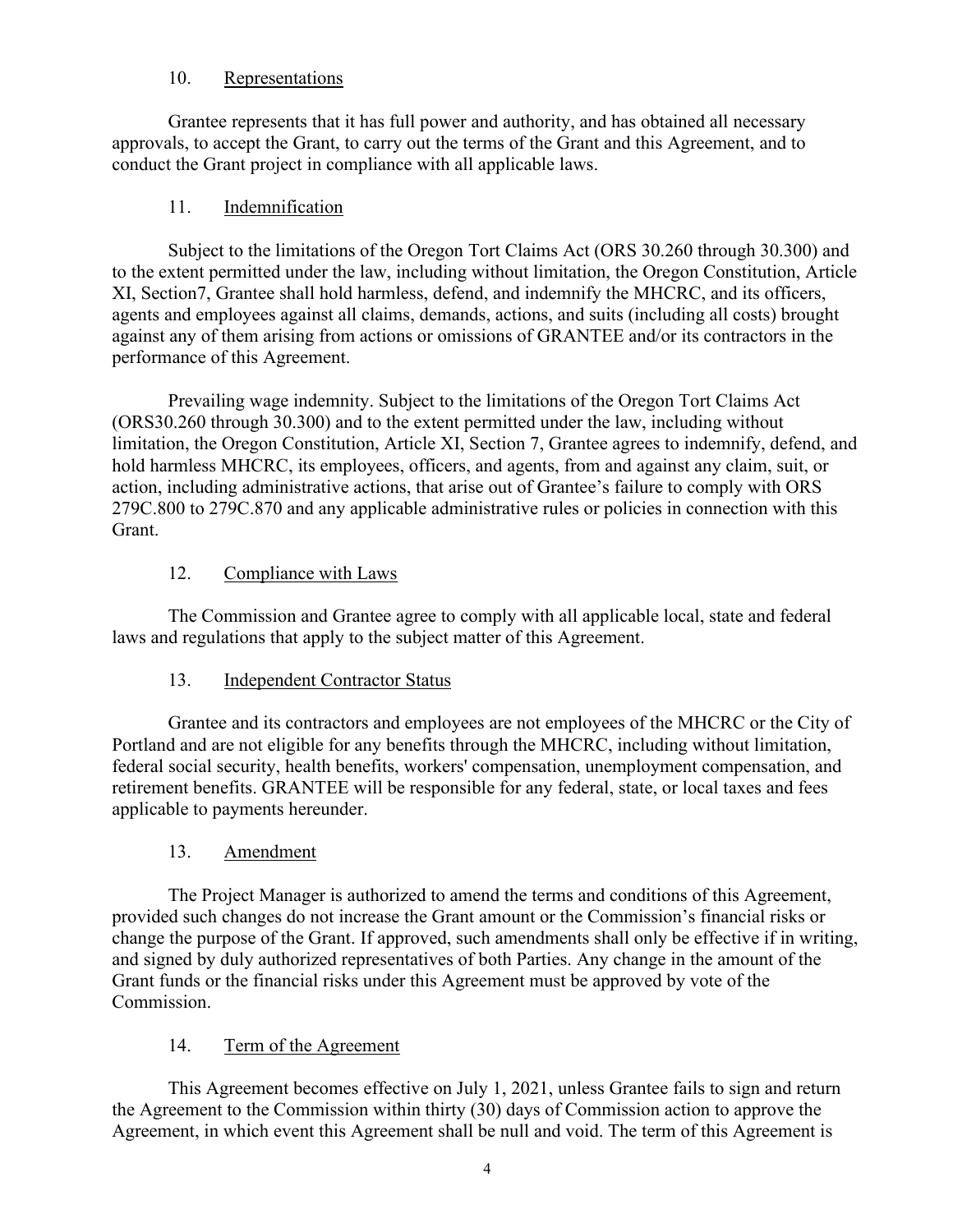through, and including, October 31, 2022, unless extended or earlier terminated under the terms of this Agreement.

### 15. Early Termination of Agreement

This Agreement may be terminated prior to the expiration of its term by:

(a) Written notice provided to Grantee from the Commission before any obligations are incurred; or

(b) Mutual written agreement of the Parties.

(c) Alternatively, the MHCRC, upon thirty (30) days written notice to the other party, terminate this agreement for any reason deemed appropriate..

Termination of this Grant shall be without prejudice to any obligations or liabilities of either party already accrued prior to such termination. However, upon receiving a notice of termination, and unless expressly directed otherwise in writing from the Commission, Grantee shall immediately cease all activities under this Grant, and proceed in an orderly fashion to terminate any outstanding commitments and to stop work as soon as practicable to do so.

If this Agreement is terminated for any reason prior to the completion of the Grant, Grantee shall be entitled to reimbursement of all reasonable costs incurred for the project through the date of termination, including all non-cancelable commitments that exist at the time the notice of termination is received. A Final Status Report and final Financial Report, including a refund of unexpended funds, if any, will be due 60 days from the date of Early Termination.

#### 16. Material Failure to Perform

The Project Manager may terminate this Agreement after determining that Grantee has failed to comply with any material term or condition of this Agreement. It shall be a material breach and cause for termination of this Agreement if Grantee uses grant funds outside the scope of this Agreement.

Notice and Opportunity to Cure. The Project Manager shall give Grantee written notice of the intent to terminate this Agreement, identifying the reasons for such action. Grantee shall have thirty (30) days from the date of the written notice to cure the breach. If the breach is of such nature that it cannot be completely cured by Grantee within the thirty (30) day period, then Grantee shall submit a cure plan to the Project Manager no later than fifteen (15) days from the date of the written notice. Grantee's cure plan shall include actions, steps, and a time period to cure the breach. Grantee must obtain written consent from the Project Manager to proceed with a cure plan under an extended cure period.

No Payment During Cure Period. During the cure period or extended cure period, the Commission is under no obligation to accept or pay invoices submitted by Grantee under this Agreement. Grantee shall not perform services or take actions that would require the Commission to pay grant funds to Grantee without the written consent of the Project Manager. Grantee shall not spend unused grant funds and such unused funds shall be solely held in trust for the Commission. Grantee shall be solely responsible for any expenses associated with cure of its noncompliance or failure to perform.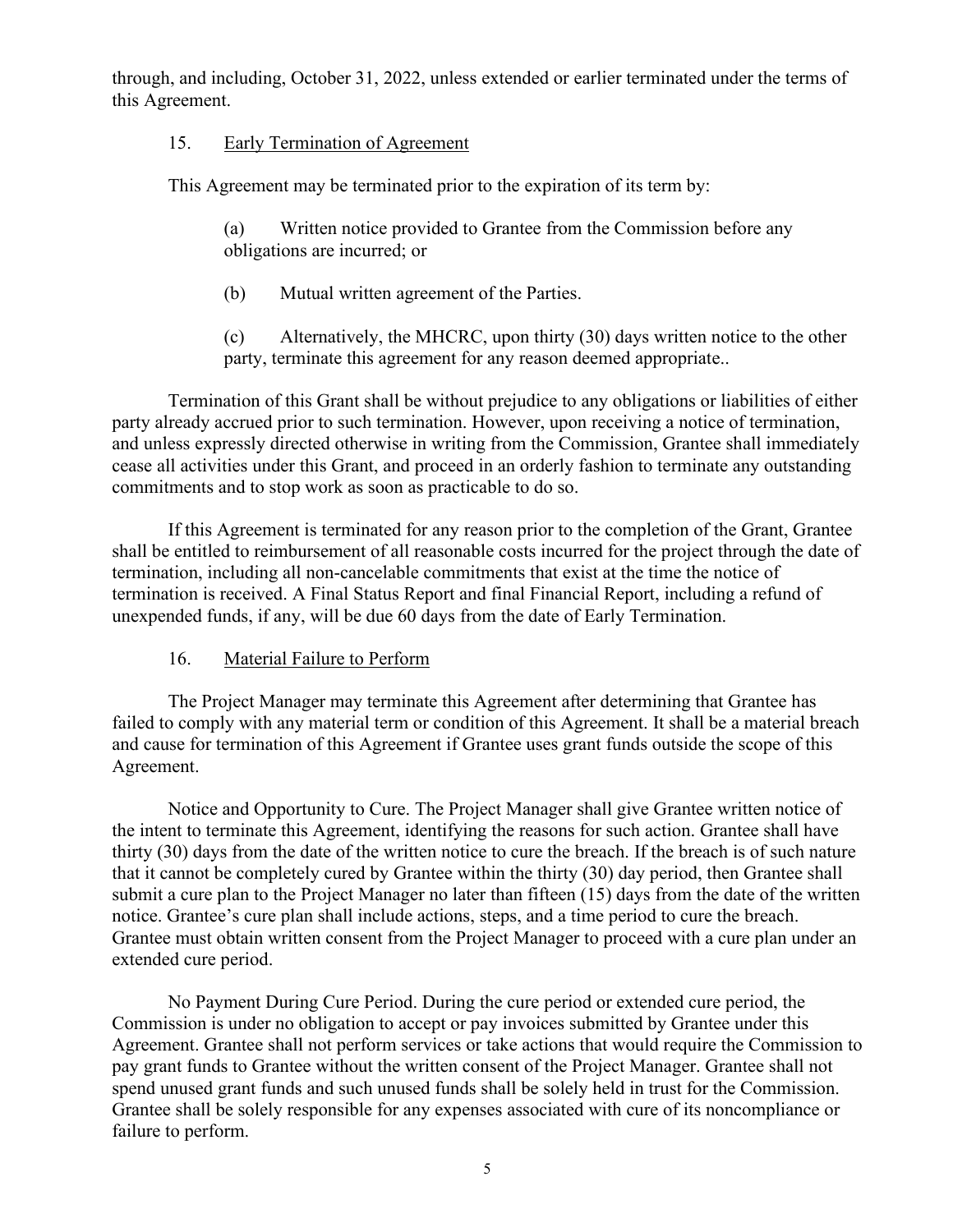Cause for Termination. If Grantee fails to cure the material breach within thirty (30) days of the written notice of termination, or if Grantee does not receive consent from the Project Manager to proceed with a cure plan and executes the cure plan satisfactory to the Project Manager, then the Commission may, at its sole discretion, require Grantee to refund to the Commission any amounts improperly expended, any unexpended amounts or the full amount of Grant funds paid by the Commission to Grantee for the Grant project in compliance with the terms and conditions of this Agreement.

## 17. Suspension of Work

The Project Manager may at any time give notice in writing to Grantee to suspend work and expenditure of funds provided under this Agreement. The notice of suspension shall specify the date of suspension and the estimated duration of the suspension. Grantee shall immediately suspend work and expenditure of funds to the extent specified. During the period of the suspension Grantee shall properly care for and protect all projects in progress including materials, supplies, and equipment that are on hand for performance of the Grant. The Project Manager may, at any time, withdraw the suspension of work as to all or part of the suspension in written, by electronic mail, notice to Grantee specifying the effective date and scope of withdrawal. Grantee shall then resume diligent performance of the work. In no event shall Grantee be entitled to any incidental or consequential damages because of suspension.

The causes for suspension of work include, but are not be limited to, Project Manager's concerns about Grantee's ability to complete the Grant in accordance with this Agreement or any other non-compliance with the Agreement.

## 18. Non-Discrimination

In carrying out activities under this Agreement, Grantee shall not discriminate against any employee or applicant for employment on the basis of race, color, religion, age, sex, marital or economic status, familial status, national origin, sexual orientation, disability or source of income. Grantee shall take actions to insure that applicants for employment are employed, and that employees are treated during employment, without regard to their race, color, religion, age, sex, marital or economic status, familial status, national origin, sexual orientation, or disability. Such action shall include but not be limited to, the following: employment, upgrading, demotion, or transfer; recruitment or recruitment advertising; layoff or termination; rates of pay or other forms of compensation; and selection for training, including apprenticeship. Grantee shall state that all qualified applicants will receive consideration for employment without regard to race, color, religion, age, sex, marital or economic status, familial status, national origin, sexual orientation, disability or source of income. In regard to carrying out activities under this Agreement, Grantee shall further not arbitrarily refuse to provide services to any person and shall not discriminate in offering services on the basis of race, color, religion, age, sex, marital or economic status, national origin, sexual orientation, disability or source of income.

# 19. Severability

Commission and Grantee agree that if any term or provision of this Agreement is declared by a court of competent jurisdiction to be illegal or in conflict with any law, the validity of the remaining terms and provisions shall not be affected, and the rights and obligations of the Parties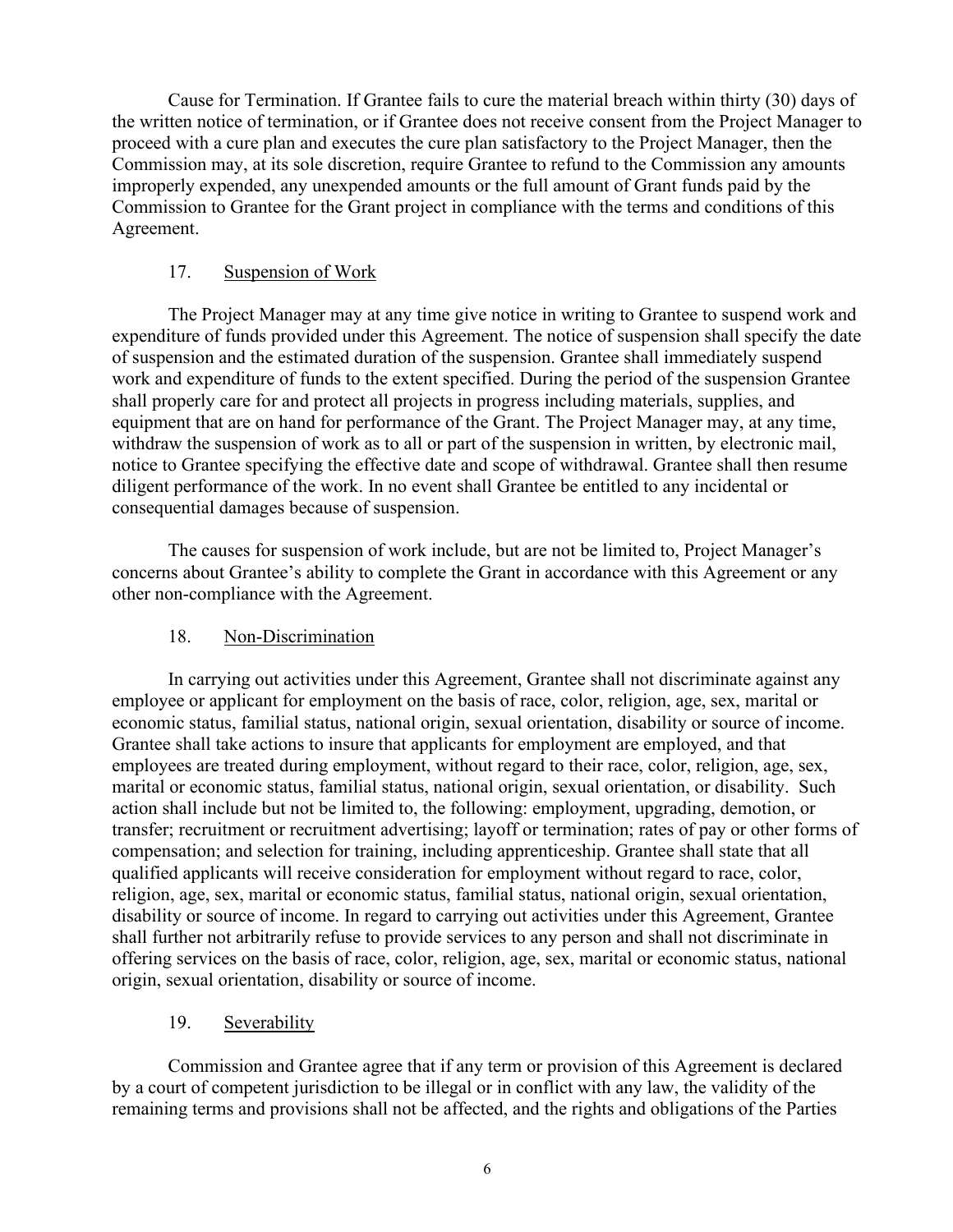shall be construed and enforced as if the Agreement did not contain the particular term or provision held to be invalid.

# 20. Choice of Law and Choice of Forum

This Agreement shall be construed according to the laws of the State of Oregon, without regard to its provisions regarding conflict of laws. Any litigation between the Commission and Grantee arising under this Agreement or out of work performed under this Agreement shall occur, if in the state courts, in the Multnomah County court having jurisdiction thereof, and if in the federal courts, in the United States District Court for the State of Oregon.

# 21. Survival

As of the date of termination of this Agreement, any pre-existing unresolved claim or dispute by either Party, including but not limited to, money owed, performance due, or any other obligations of the Parties, that is the result of the other Party's performance or non-performance, will, by their terms, survive termination of this Agreement and will be resolved in accordance with the terms and conditions of this Agreement. All indemnity and unperformed obligations will survive termination of this Agreement. The obligation under Section 5 to submit a Final Report shall also survive termination of this Agreement.

# 22. Assignment

This Agreement or any interest therein may not be assigned or subcontracted without the prior written consent of the Project Manager. In the event of transfer without prior written consent, the Commission may refuse to carry out this Agreement with either the transferor or the transferee and yet retain and reserve all rights of action for any breach of contract committed by Grantee.

Notwithstanding Grantee's use of any subcontractor for performance of this Agreement, Grantee shall remain obligated for full performance hereunder, and the Commission shall incur no obligation other than its obligations to Grantee under this Agreement. Grantee agrees that if subcontractors are employed in the performance of this Agreement, the Grantee and its subcontractors are subject to the requirements and sanctions of ORS Chapter 656, Workers' Compensation.

# 23. Electronic Means

The parties agree the Commission and Grantee may conduct this transaction, including any contract amendments, by electronic means, including the use of electronic signatures.

# 24. Notice

Any notice provided for under this Agreement shall be sufficient if in writing and (1) delivered personally to the following addressee, (2) deposited in the United States mail, postage prepaid, certified mail, return receipt requested, (3) sent by overnight or commercial air courier (such as Federal Express), or (4) email addressed as follows, or to such other address as the receiving party hereafter shall specify in writing:

If to the Commission: Attn: Rana DeBey, Project Manager: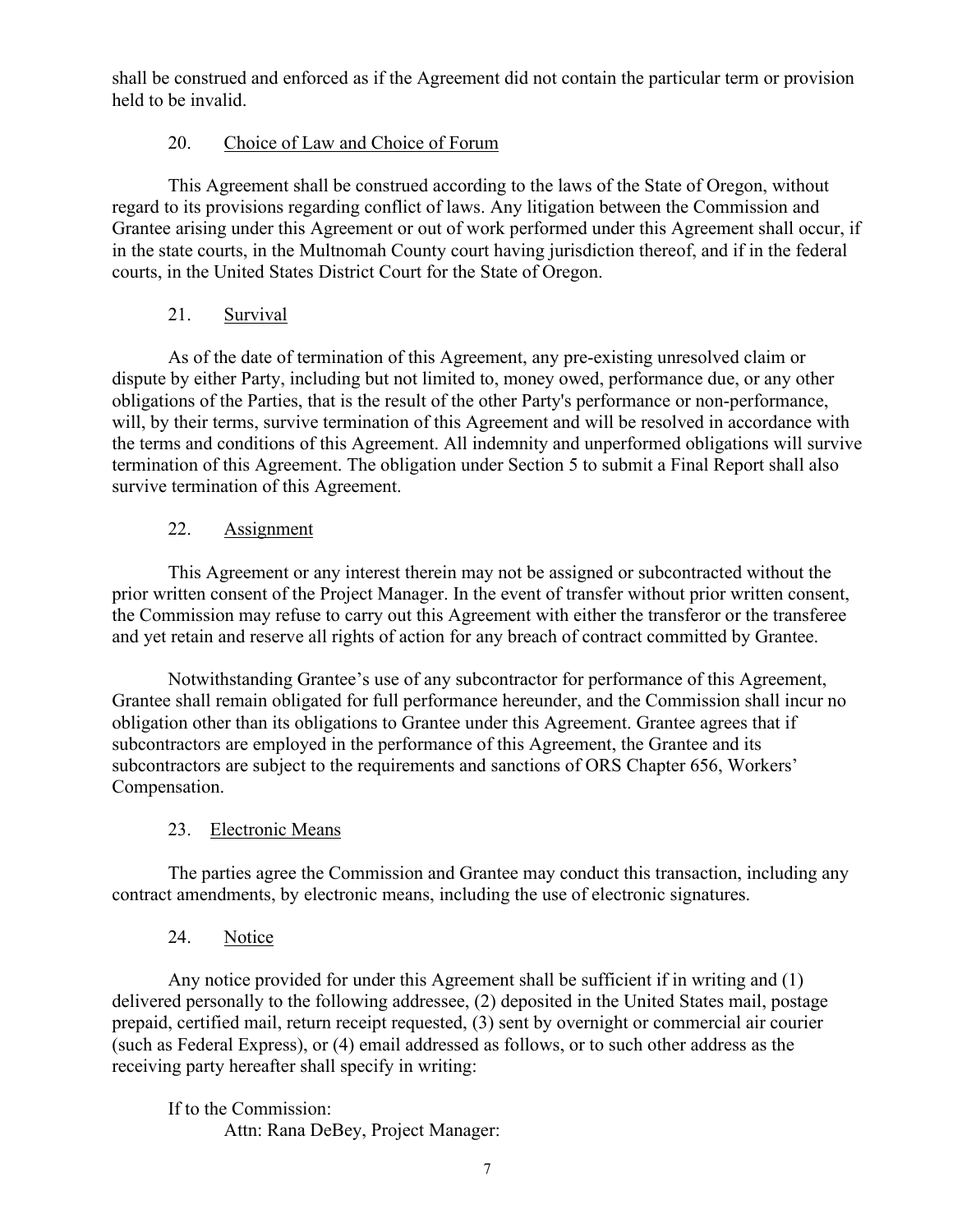Mt. Hood Cable Regulatory Commission c/o City of Portland/ OCT 1120 SW  $5<sup>th</sup>$  Ave, Suite 405 Portland, OR 97204 Email: [rana@mhcrc.org](mailto:rana@mhcrc.org)

If to Grantee:

Attn: Scott Nieradka, Director of Digital Facilities Portland State University – College of the Arts Lincoln Hall 349 Portland, OR 97201 Email: [nieradka@pdx.edu](mailto:nieradka@pdx.edu)

Attn: Kathleen Choi, Sponsored Projects Officer Portland State University, Sponsored Projects Administration PO Box 751(SPA) Portland, OR 97207 Email: spa\_cota@pdx.edu

Any such notice, communication or delivery shall be deemed effective and delivered upon the earliest to occur of actual delivery, three (3) business days after depositing in the United States mail as aforesaid, one (1) business day after shipment by commercial air courier as aforesaid or the same day an email transmission is sent (or the first business day thereafter if sent on a Saturday, Sunday or legal holiday).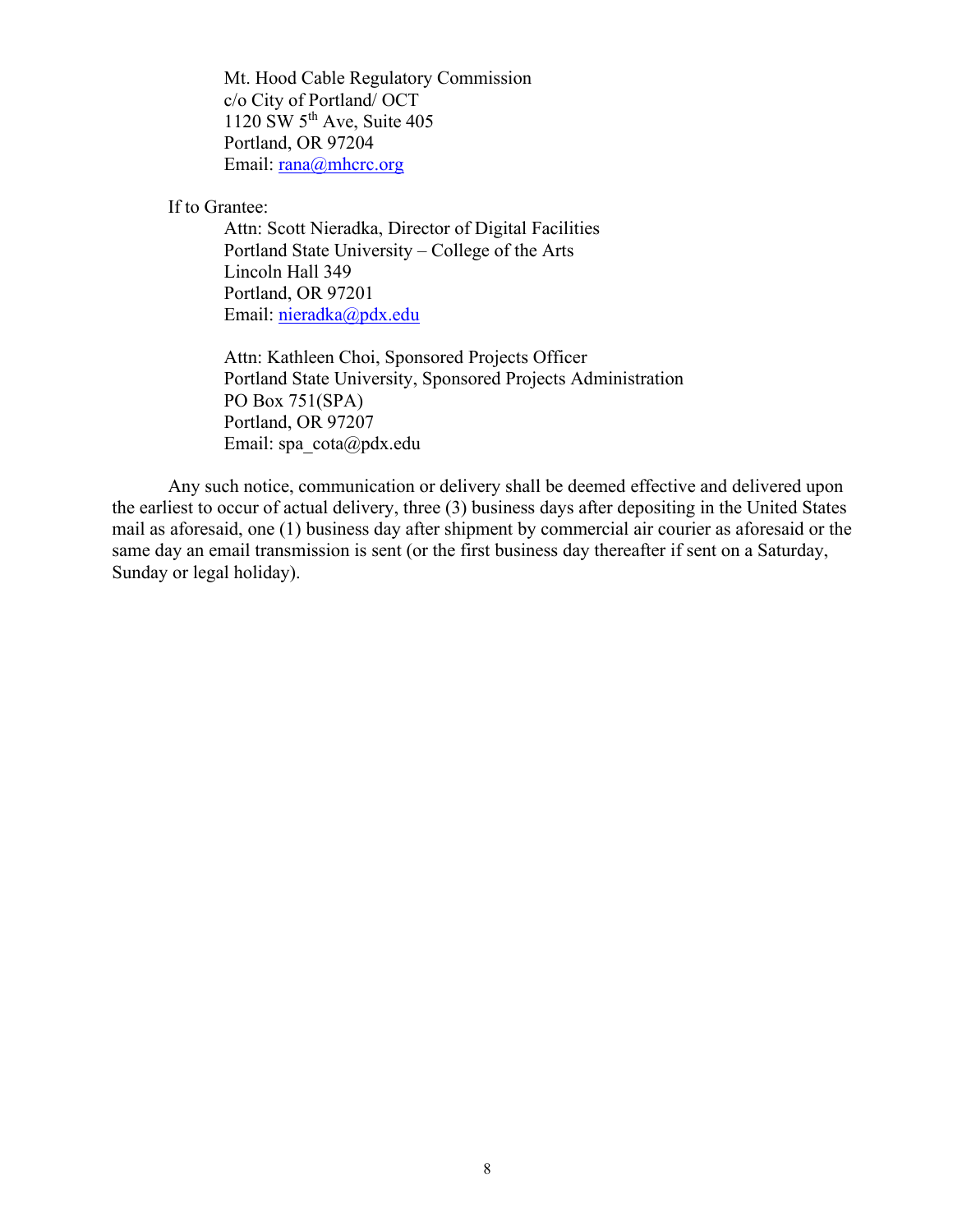AGREEMENT FOR COMMUNITY TECHNOLOGY GRANT: PSU Center for Documentary Filmmaking and Production Project

# **GRANTEE: Portland State University**

| BY:                                                    | Date: |
|--------------------------------------------------------|-------|
|                                                        |       |
| Name:<br><u> 1980 - Jan Samuel Barbara, margaret e</u> |       |
| Title:                                                 |       |
|                                                        |       |

# **MT. HOOD CABLE REGULATORY COMMISSION SIGNATURES:**

|                                            | Date: |
|--------------------------------------------|-------|
| Mt. Hood Cable Regulatory Commission Chair |       |
|                                            |       |
|                                            |       |
|                                            |       |
| Approved as to Form:                       |       |
|                                            | Date: |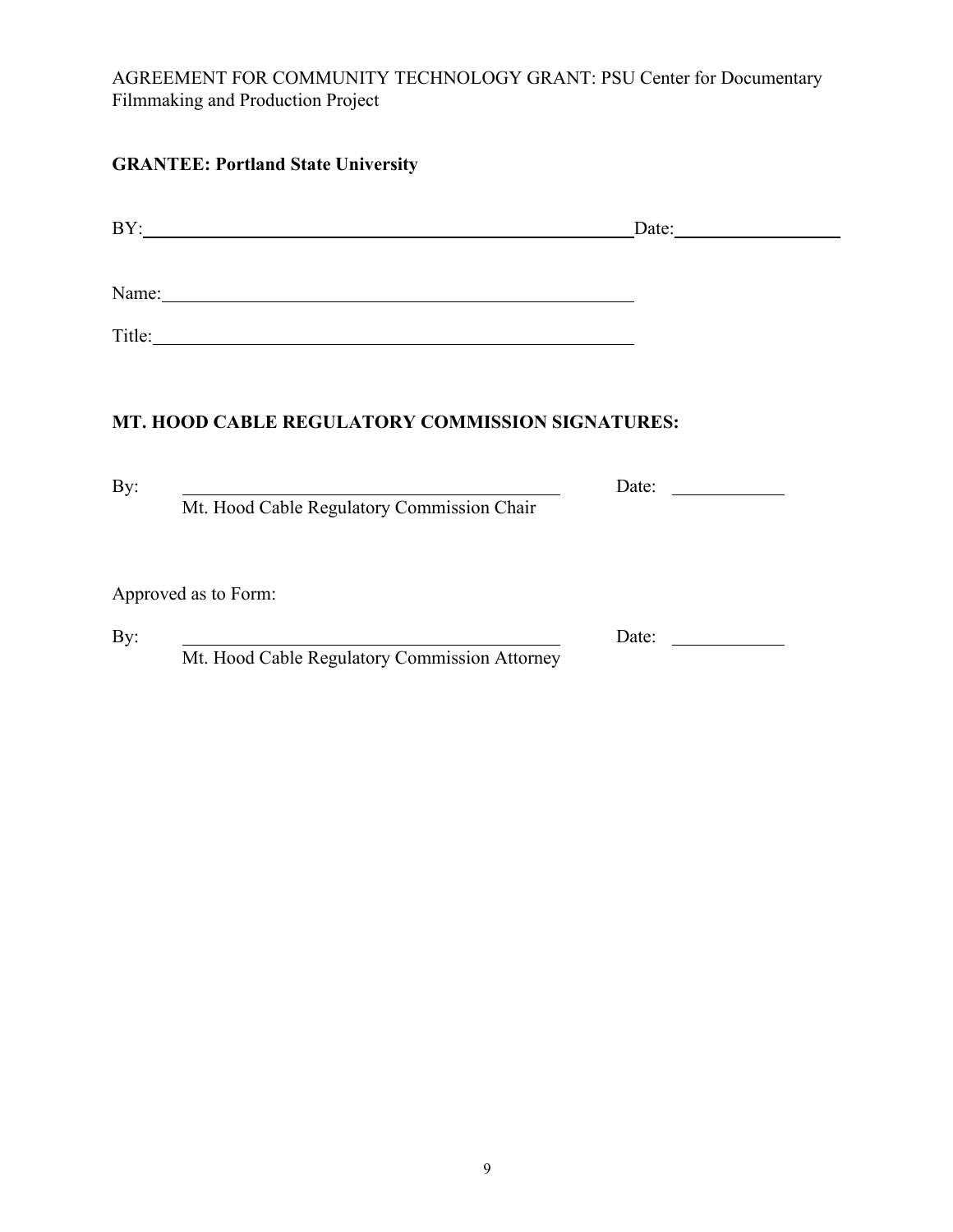



#### Application

| 01422 - 2021 Community Technology Grants                       |                     |  |
|----------------------------------------------------------------|---------------------|--|
| 01601 - PSU - Center for Documentary Filmmaking and Production |                     |  |
| <b>Community Technology Grants</b>                             |                     |  |
| Status:                                                        | Submitted           |  |
| Original Submitted Date:                                       | 05/10/2021 12:20 PM |  |
| Last Submitted Date:                                           | 05/19/2021 6:37 PM  |  |

# **Primary Contact**

Feel free to edit your profile any time your information changes. Create your own personal alerts using My Alerts.

| Name:   |                                | Scott             | D                  | Nieradka         |
|---------|--------------------------------|-------------------|--------------------|------------------|
|         | Salutation                     | <b>First Name</b> | <b>Middle Name</b> | <b>Last Name</b> |
| Email:  | nieradka@pdx.edu               |                   |                    |                  |
| Phone:* | 541-743-6695                   |                   |                    |                  |
|         | Phone                          |                   | Ext.               |                  |
| Title:  | Director of Digital Facilities |                   |                    |                  |

| <b>Organization Information</b> |                                                 |                |                 |
|---------------------------------|-------------------------------------------------|----------------|-----------------|
| <b>Organization Name:</b>       | Portland State University - College of the Arts |                |                 |
| <b>Organization Type:</b>       | <b>Community College or University</b>          |                |                 |
| <b>Tax ID</b>                   |                                                 |                |                 |
| <b>Organization Address:</b>    | Lincoln Hall 349                                |                |                 |
| $City*$                         | Portland                                        | Oregon         | 97201           |
|                                 | City                                            | State/Province | Postal Code/Zip |
| <b>Phone:</b>                   | 503-725-3000                                    |                |                 |

 **Project Narrative**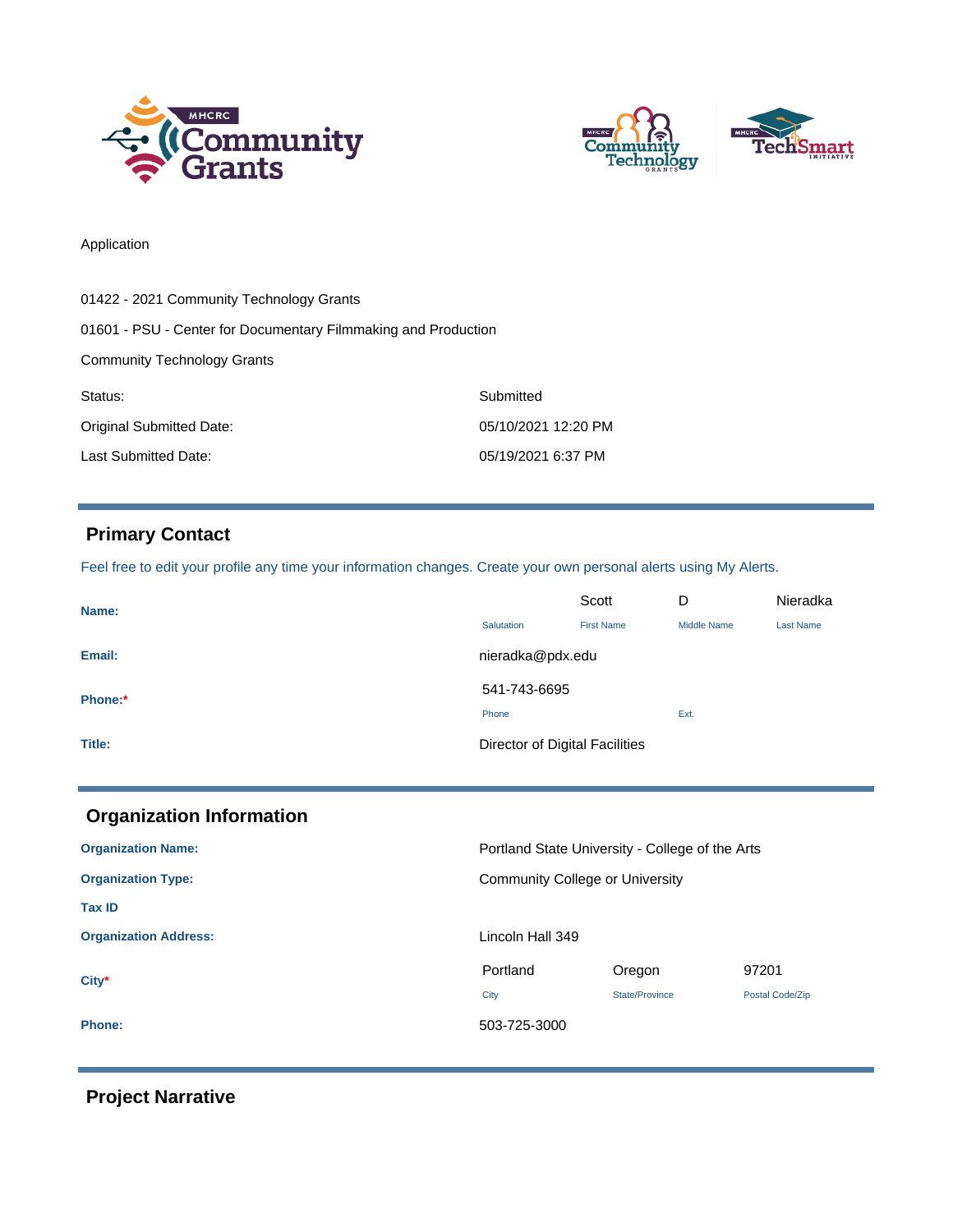| <b>Total Grant Funds:</b>  | \$80,702.00                     |
|----------------------------|---------------------------------|
| <b>Total Match Funds:</b>  | \$80,924.00                     |
| <b>Total Funds:</b>        | \$161,626.00                    |
| <b>Proposed Technology</b> | Video production equipment      |
| <b>Public Benefit Area</b> | Improving Community Involvement |
| <b>Project Purpose</b>     |                                 |

In defining the project purpose, applicants must: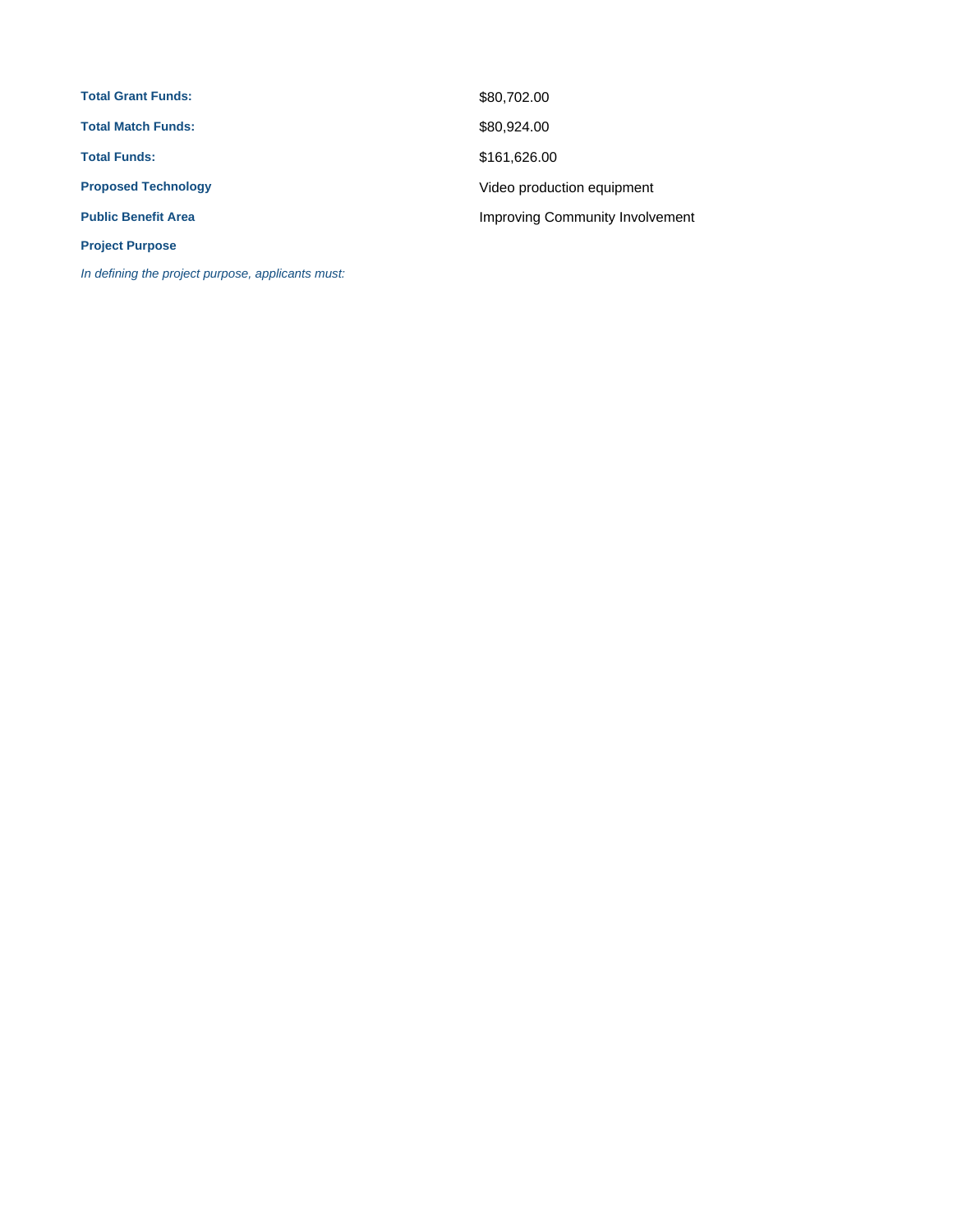**There has been a desire to refocus the video art curriculum around documentary filmmaking and working with community partners, mirroring a strategic direction by the whole of the School of Art and Design towards an increased focus on social practice and community involvement.** 

**The School of Art and Design currently offers several classes focused on community video production, and two classes next year are planned to pilot an increased community involvement. Video, Design & Community taught by Julie Perini focuses on collaboration in video production and community-based media, this coming year working with Outside the Frame and houseless and marginalized youth. Comma, (https://www.commapdx.org/) an organization for BIPOC students in the graphic design program, will be taught as a class by Precious Bugarin with a focus on doing outreach to underrepresented groups at both the college and high school level. In this class, students examine the challenges of under-represented groups in the creative industries and learn skills to expand their professional networks, build community events, and provide outreach and inspiration to area high school students. Video production has been essential in both programs and both programs plan on producing a series of short (~10min) documentary films centering these underrepresented voices.** 

**Portland State University has the most diverse student body of any college in Oregon, and the College of the Arts has been chronically underfunded in technology and is well behind its peers and other Oregon art colleges. These classes have been seriously hindered in scope by aging, insufficient, and lacking technology to support professional video production, and have not been able to grow its community based curriculum in video arts without the cameras, facilities, and other equipment, more than the students can provide on their own.** 

**The school of Art and Design wishes to establish a computer lab, checkout equipment, and a shooting studio to form a center to support a cohort of fifty students and grow this community based filmmaking curriculum. This center will support two pilot courses that will be expanded in scope compared to previous years that will result in a dozen student-led short approximately ten minute documentary films working with Outside the Frame and local high school students.**

**Video, Design, Community: Associate Professor Julie Perini teaches this course in spring 2022. She plans to partner with Outside the Frame, a non-profit organization in Portland that teaches houseless and marginalized youth to create their own films. Students in the PSU Art course will collaborate in groups with youth from Outside the Frame on a series of videos about their experience and understanding of "place" and "home." The most successful of these documentary videos will be shared with OpenSignal. Participants from Outside the Frame will gain insight into what the college experience is like and PSU students will use high quality video and sound equipment to communicate these important stories.**

**The COMMA Workshop: In this class, students examine the challenges of under-represented groups in the creative industries and learn skills to expand their professional networks through guest talks, develop public speaking abilities, build community events and provide outreach and inspiration to area high school students. Professor Stephen Lee and Precious Bugarin will lead efforts to promote the BIPOC Graphic Design community through Comma. Representation and visibility have been identified as important factors in making BIPOC students feel included. Equipment and facilities will be used to create videos that center and document BIPOC voices in the arts and to document their community events and outreach and collaboration with high school students. This work will help validate BIPOC creatives and hopefully deepen relationships with younger students and working professionals. Last year Comma partnered with Your Street Your Voice (<https://www.yourstreetyourvoice.com/>) and the Upward Bound college preparation program that serves low income, first generation high school students from Jefferson, Madison, and Roosevelt High Schools, for their high school outreach. This year's partners will not be finalized until the fall, but will be the same or similar organizations.** 

**The equipment will also support the rest of the video art curriculum next year, Introduction to Video Art (3 terms), Video Installation, Time-Based Art Studio, 2D Animation, and Visual Storytelling. These will help train students on the use of the equipment, building of basic video production skills, and finding their voice in filmmaking. In the following years, with the equipment secured, more classes will be offered with a community focus, as we are able to move forward with getting the classes approved knowing that they can be supported.** 

**This lab will be adjacent to existing teaching computer labs in Art and Design, and utilize existing infrastructure. The lab will consist of video editing workstations, 2D animation/design workstations, audio editing workstations. The grant equipment will greatly expand the existing Art and Design equipment borrowing opportunities for students**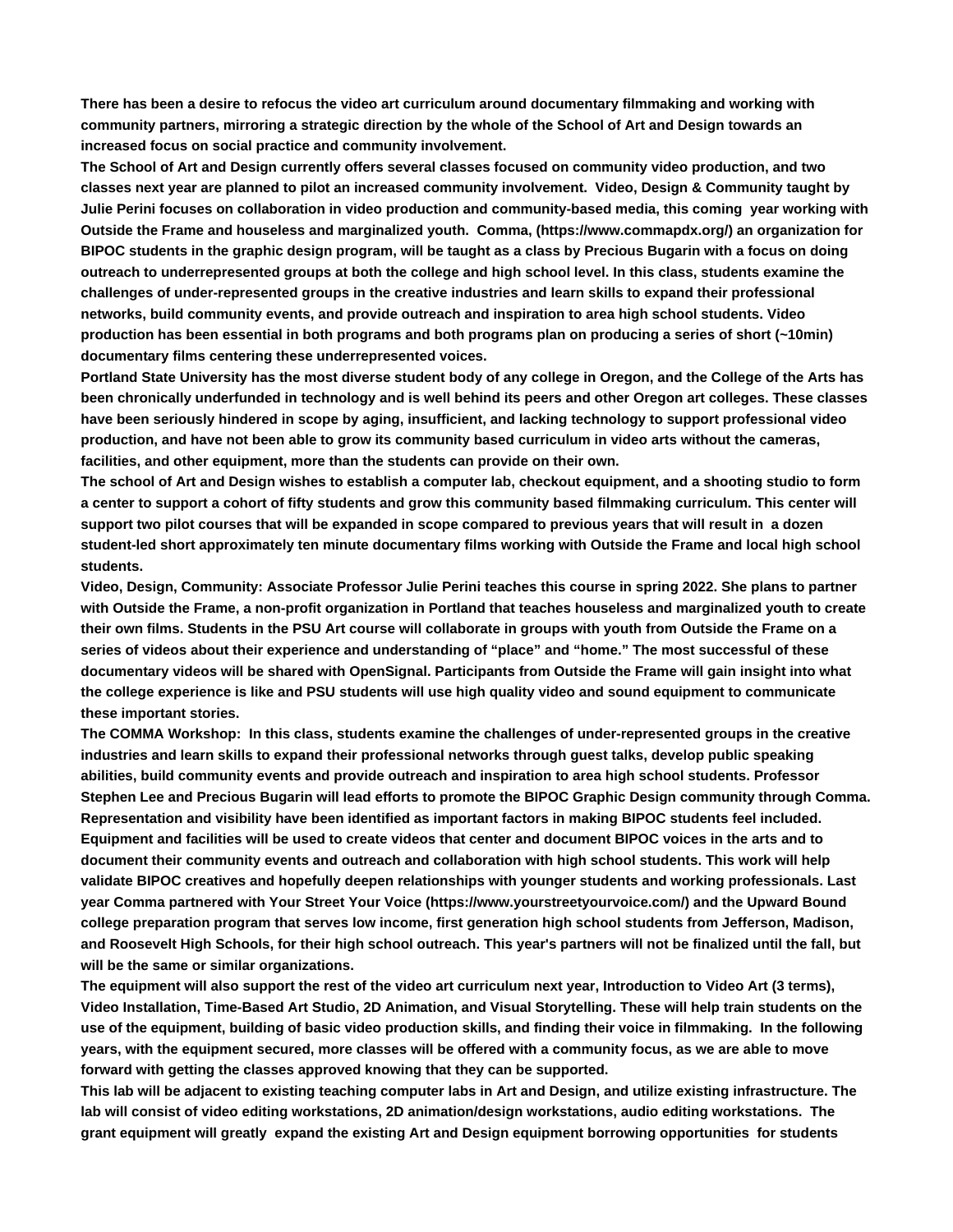**(including professional video cameras, audio recording, and lighting kits for video production). There will also also be installed across the hall in FMH216, a basic shooting studio with green screen, lighting, and a small basic vocal booth for voice over work. This equipment will allow a more expansive curriculum, more classes to run concurrently, and the production of more professional content for our community partners. This is intended as a seed lab and facilities to expand with the curriculum and expanded community involvement. With this new center, we can develop and offer more curriculum with a community focus supporting the needs and interests of our bipoc students providing training and experience with equipment and software necessary for a career after graduation, equipment which they could not reasonably afford individually. The center will also employ eligible work study students to support the curriculum and to further their professional development.** 

**To support the center and the curriculum staff will set up a project support system to give support appointments to students in video editing, sound mixing, and other technology support. Beyond that there will be student staffing in the computer lab space and managing the equipment checkout room. Support staff will train and manage these work study students, maintain the equipment, and handle software and hardware installation. This staff support will ensure there is ample technical support to assist the students in producing the videos with their community partners. Sponsored Projects Administration will support the grant with financial administration as in-kind support.**

(This field has a character limit of 7000)

#### **Measurable Project Outcomes**

What project outcomes (no more than four) do you hope to achieve for the identified community or targeted beneficiaries through the use of the proposed technology?

The MHCRC is interested in outcomes related to the use of the technology. You will be asked to report on progress made toward acheiving these outcomes in your semi-annual grantee reports.

**Over the course of the year PSU students will produce 12 short student documentary films to be shared with Open Signal and other community partners.** 

**At least 50 students will be trained in documentary film production, video editing, and use of the equipment over the 2021-2022 academic year between the two pilot classes which are capped at 25 students each, and the series of other courses in Video Art.** 

**Video equipment in checkout will be utilized at least at a 25% utilization rate over the course of the 30 weeks of regular classes. This would be a rate higher than exists for other checkout equipment in the equipment room, and would show sufficient outreach to the students and engagement in the new curriculum.**

(This field has a character limit of 1500)

#### **Evaluation Plan**

How will you evaluate progress toward, and achievement of, the projects anticipated outcomes?

The evaluation plan should include evaluation questions, strategies or methodologies to collect data in order to answer the questions and steps to document findings and lessons learned, and should directly tie to the measurable outcomes listed above.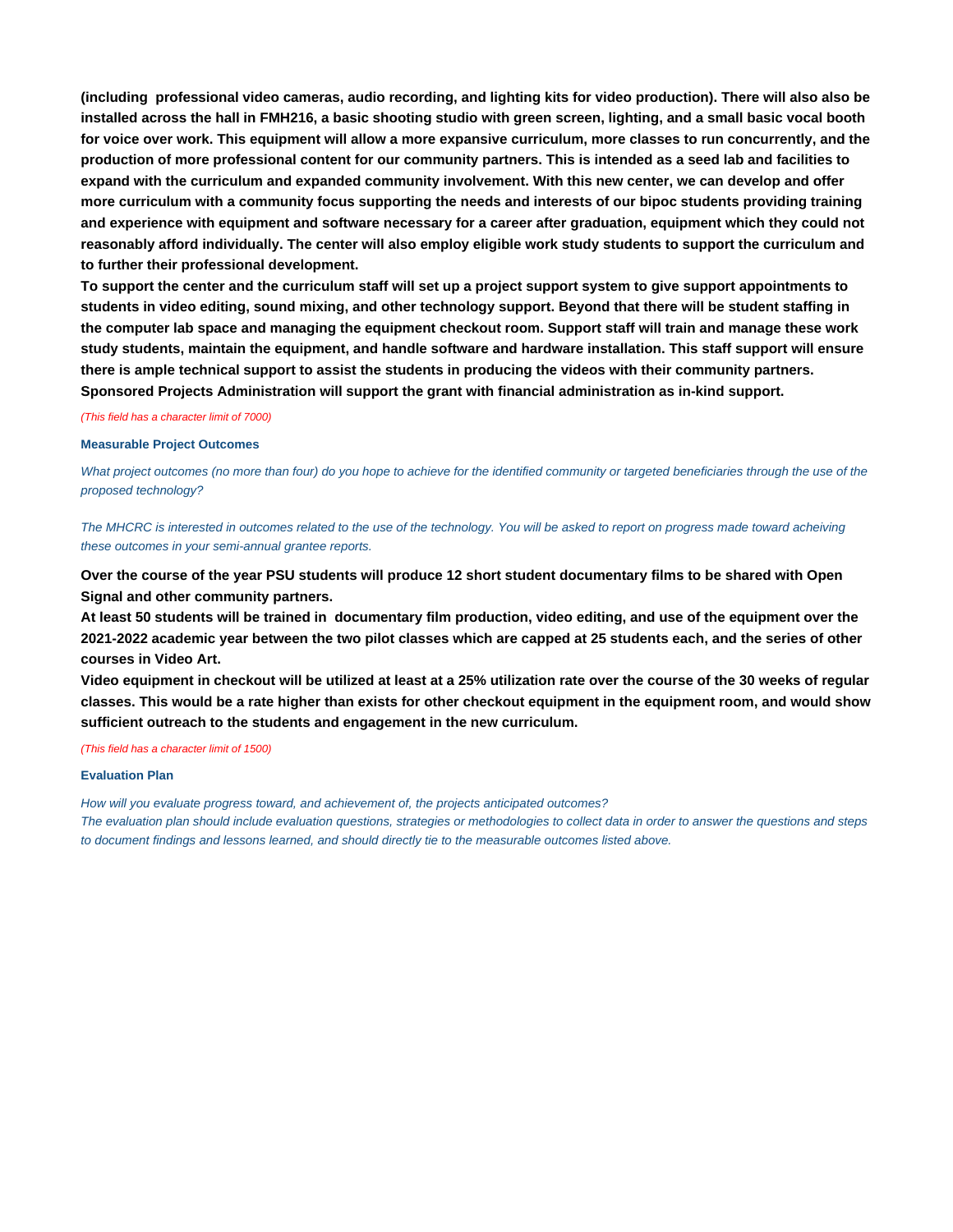**We have a few basic measures already in place to track utilization and training progress. First off the equipment checkout software, Cheqroom, tracks checkouts and reservations, and can run utilization reports. This will allow a basic understanding of what equipment is being checked out, which was unavailable to be checked out due to all units being used. As far as lab usage, student workers take hourly stats of computers in use, while the lab management software JAMF and SCCM that Portland State University uses to manage software and track usage campus wide. The Director of Digital Facilities for the College of the Arts can run reports with these packages to track usage in the center, unique logins, and anonymized application use data. As this is a university setting, we can also measure registration levels for classes and curriculum that the center would directly support. These systems will give a baseline of understanding of the utilization of the equipment that the grant would provide, and places for further future investment.** 

**While that would measure usage of equipment, that would not measure student proficiency in the equipment. At the end of each quarter in the upcoming year, faculty involved in the project will evaluate student progress and have quarterly meetings to self and peer evaluate how the training of students on the new equipment is progressing, and to make sure its being implemented in the curriculum. Support staff will have semi-annual listening sessions and surveys with student populations to find ways to improve support and training in the center, and usability, accessibility, and sense of ownership. These measures will assist in ensuring equipment is utilized and students are learning how to use it effectively.** 

**After and during winter and spring quarter student documentaries that are produced will be reviewed by faculty and ensured they are of sufficient quality and content for submission to OpenSignal, or whether the student needs more work and assistance in editing and production of the pieces. A regular cadence of meetings between faculty and support staff will be held to ensure the target number of videos are produced on schedule.**

#### (This field has a character limit of 2500)

#### **Project Partners**

A "Project Partner" is defined as an organization that supplies cash or in-kind resources and/or plays an active role in the planning and implementation of the project. You should present who your project partners are, their respective roles in the project, and specific contribution each partner will make to the project in the form of financial support, equipment, personnel, or other resources.

#### Please list project partners as confirmed or unconfirmed.

Please include a contact name & email address for each project partner listed. Staff will contact the project partner in order to verify the partnership.

**Outside the Frame (confirmed) will be providing staff time, and will be working with Julie Perini to help facilitate the group projects between the PSU students and OTF's constituents. Erin Yanke ( [erin@otfpdx.org](mailto:erin@otfpdx.org)) is the program manager who will be working on the collaboration.**

#### (This field has a character limit of 3000)

**PROJECT FEASIBILITY SECTION includes: Technical Design, Project Start/End Date, Implementation Plan and Project Budget (see Final Application Budget form)**

#### **Technical Design**

The Technical Design should specify in detail the proposed technology and equipment to be employed; the rationale in selecting the particular technology; how the technical design supports the projects use of the community media center channels; and the plans for maintaining and upgrading the system or equipment in the future.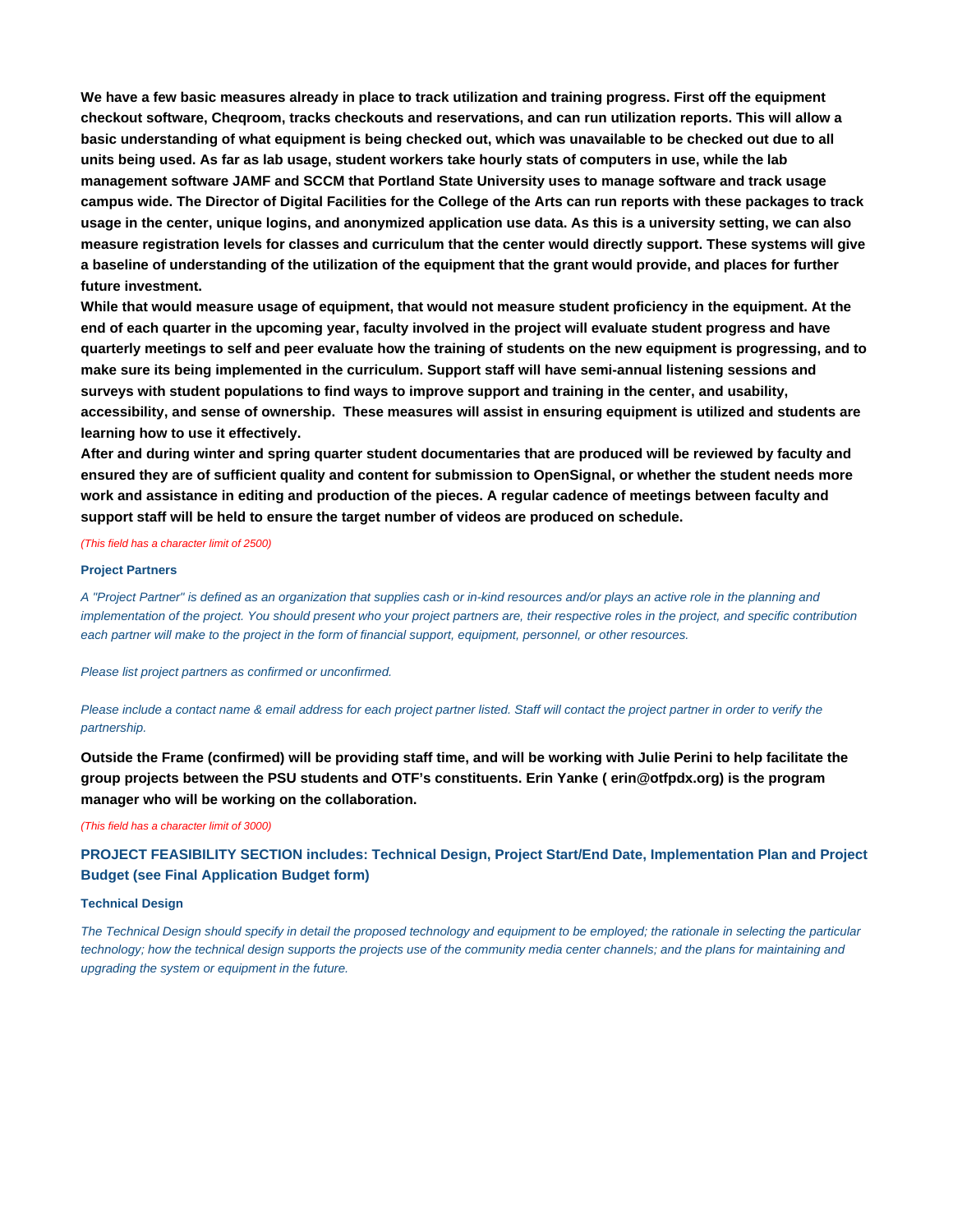**The lab will consist of 12 stations. 6 grant supplied Dell 3640 Precision Workstations (i9,64gb, rtx3090, 512gb ssd)with dual 4k monitors for video editing of 4k video, and VFX workloads. These stations are being spec'd to have a 5 year lifespan, and are designed to render as quickly as possible in premiere to limit student frustration and allow the throughput of more students through a smaller lab. Dell workstations need to be chosen, as Mac Pros are cost prohibitive, and due to graphic card shortages an OEM windows solution is necessary. The office of information technology at PSU only supports the purchasing of Dell computers, which limits model choices to the Precision line of workstations. Closed back studio headphones will be provided to mix audio in a lab environment. One of the workstations will be outfitted with an analog encoder to facilitate when archival footage needs to be used from analog media, and a modular video synthesizer.** 

 **Through matching funds, 3 cintiq stations will support 2d animation and design work, and 3 repurposed 2019 27" Imacs will support audio editing and lighter workloads to round out the computer lab space.** 

**The computer lab space will facilitate the editing and post production work for the documentary videos to be supplied to OpenSignal.** 

**As for the main check out camera equipment, 8 Canon XC-15s were chosen for their comparative affordability for their quality, and portability and ease of use in the field and for run and gun shooting. The film school has experience with the XC-15 and a range of gimbals and shoulder mounds which are compatible if the center needs to borrow them. 8 fluid head tripods will go with the cameras for static and panning shots.**

**3 Go Pro Max for experimental and hands free/hi speed shots. The GoPro Max is the industry standard at a low pricepoint that is easily replaceable if something goes less than planned with a given shot that may be too risky to risk shooting with a larger and 4 times as expensive XC-15 camera.** 

**For the main microphones a mixture of (8) Rode NTG1 shotgun and (2) Sennheiser lav mics, will complement our existing stock of Zoom field recorders, will be used to capture audio in the studio and in the field.** 

**3 basic torpedo Generay LED light kits will be bought for student checkout, for their ease of use by students and general safety and durability of the LED lights, and the ability to be powered from batteries, for the students to light their scenes and interviews in the field.** 

**3 Ipad Pros for basic computing in the field and for working with footage more spontaneously captured by iPhone and other mobile devices.** 

**AAXA M6 projectors, small pico projectors for showing films in progress for student and peer critique in classroom spaces, and also to support gallery exhibitions of work. A couple of Optima higher lumen short throw projectors will support exhibition in more challenging spaces.** 

**This checkout equipment will form the core of the equipment the students need to complete their work in the field with their community partners.** 

**A basic green/black/grey backdrops set will be purchased for studio shots in the FMH216 space, along with 4 soft box lights to light the screen. A basic vocal isolation booth, voice over mic, and 2 channel interface hooked up to an Imac will also be installed in FMH216 for voice over and narration work. This studio will allow voice over work, interviews, and narration to be shot in a clean space for the documentary videos produced.** 

**After the first year, once established, a small lab usage may be attached to courses to help pay for replacement equipment, along with general funds allotted based on SCH, to make the center sustainable long term. Any potential lab fee would be calculated on the cost of existing equipment, divided by its expected lifespan, in order to replace equipment at end of life, this equipment is projected to sustain the programs for at least 5-6 years. This is the model in place at Portland State University, but it makes it difficult to establish new capabilities, as the funding structure only supports the replacement of existing equipment.**

(This field has a character limit of 5000)

**Proposed Project Start and End Date:**

Projects may include timelines of up to 18 months, and must wrap up by December 2022.

| <b>Proposed Start Date (month/year):</b> | July 2021 |
|------------------------------------------|-----------|
| <b>Proposed End Date (month/year):</b>   | June 2022 |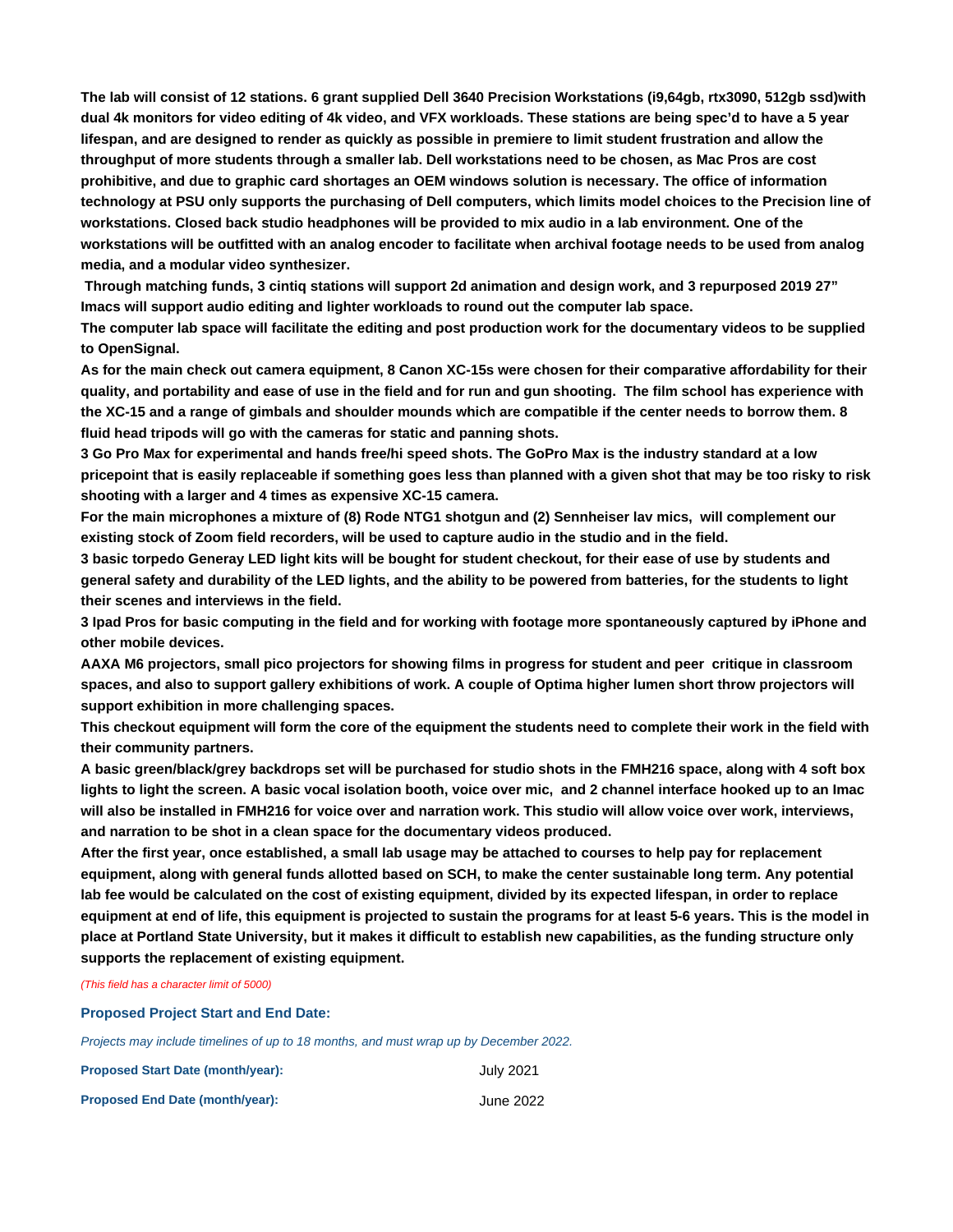#### **Implementation Plan**

#### The Implementation Plan should include major tasks and milestones in addition to detailed tasks needed to successfully implement the project..

**In June, Cintiq stations, and Imacs will be installed in the lab; furniture and networking will be laid out. In July all equipment will be ordered from our approved vendors. Upon receipt in late july and august, the workstations will be installed.**

**Prior to the start of Fall 2021, Prof Perini will initiate a campaign to recruit a cohort of students interested in participating in the Spring 2022 ART358: Video, Design, Community. The School of Art + Design already has a culture of connecting art and design learning with communities outside the university. Perini will encourage as many students as possible to take Introduction to Video Art in fall or winter term to learn the new equipment and create their own short videos. Perini will hold an initial meeting with Outside the Frame leadership to discuss how this creative partnership will unfold.** 

**During winter term, we should have students trained on the equipment and producing their own short videos. Perini will meet with Outside the Frame to finalize the details of the upcoming partnership. Perini will continue to hold open info sessions. Comma Workshop will be run in winter term, students will build community events and provide outreach and inspiration to area high school students, and use the equipment to document their community projects with disadvantaged high school students.**

**During spring term, ART 358: Video, Design, Community course will run and students will work with the video, audio, and editing equipment each week to produce a series of videos with Outside the Frame houseless and marginalized youth. In June 2022, we will host a public screening event to showcase the media produced and to bring together PSU, Outside the Frame, and wider Portland communities.** 

**At the end of Spring term (June 2021) the finalized edited documentaries from Video, Design and Community, and Comma will be submitted to OpenSignal.**

(This field has a character limit of 2000)

 **Budget Narrative**

**Budget Narrative**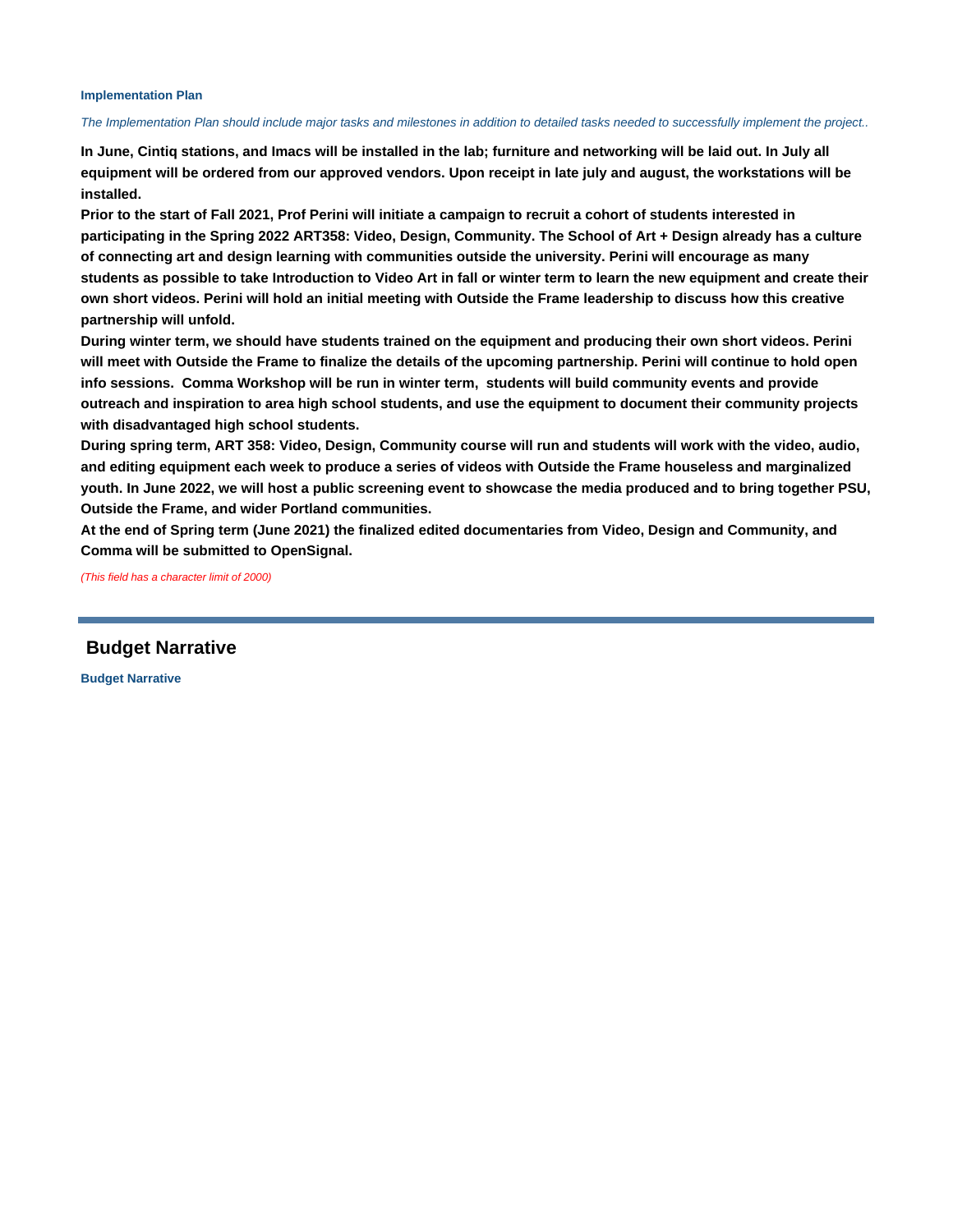#### **Personnel**

**Scott Nieradka is the Director of Digital Facilities, will oversee the implementation of this grant, installs computers, set up the shooting studio, provides tier 3 support, supporting advanced projects, managing budgets, and managing the student checkout system. He will also hire and schedule workstudy and support staff, and implement a project support system. Scott Nieradka will contribute 25% over 12 months of the project period. Based on an annual salary rate of \$60,000 and a fringe benefits rate of 38%, the cost to the project will be \$20,643. Grant Funds: \$0 Matching Funds: \$20,643**

**Tom Yang, is the lab manager for these spaces and one other lab, manages the work study employees and oversees operation, purchases supplies, and provides tier two support for the art and design labs. In this year they will be providing in depth project support for this space. Professor Yang will contribute 20% over 12 months of the project**

**period. Based on an annual salary rate of \$51,432 and a fringe benefits rate of 56%, the cost to the project will be \$16,074 Grant Funds: \$0 Matching Funds: \$16,074**

**Associate Professor Julie Perini will be teaching the main classes supporting the grant, and is the faculty lead for video art in the school of Art and Design. She will be working with community partners (Outside the Frame, OpenSignal) to produce content and is steering the curriculum for the video arts classes. Professor Perini will contribute 21% effort over 9 months of the project period. Based on an annual salary rate of \$75,933 and a fringe benefits rate of 56%, the cost to the project will be \$24,871. Grant Funds: \$0**

**Matching Funds: \$24,871**

**Total Personnel Costs: \$61,587**

#### **Equipment**

**Equipment purchases which are the bulk of this grant to support the center, are in three main categories, Computer workstations for video and audio editing, set up in a lab environment, checkoutable cameras and filmmaking equipment stored in the equipment room, and for a shooting studio with green screen and sound booth in FMH216.**

**Computer Lab: (6) Dell Precision 3640 workstation @ \$3,619 = \$21,714; (12) Dell 27" Ultrasharp 4k monitors @ \$494 = \$5,928; (6) Beyerdynamic DT770 closed back studio headphones @ \$180 = \$1,080; (1) LZX Modular video synthesizer @ \$2,500 = \$2,500. Total cost to the project is \$31,222**

**Matching Funds:(3) A&D iMac lease costs for 3 repurposed iMac computers, \$1,214; ; (3) Mac mini computers @1,138 = \$3,414; (3) Cintiq Pro 32 workstations with Flex Arm @ \$3,334 = \$10,002; (18) Adobe Licenses for Adobe Premiere and After Effects for students and support staff @196.30 = \$3,533**

**Grant Fund: \$31,222 Matching Funds: \$18,143**

**Checkout Equipment: (8) Canon xc-15 video camera @ \$2,200 = \$17,600; (8) Cases for the XC-15 @\$132 = \$1,056 (3) Generay torpedo 3 light kit, 2 color led @ \$660 = \$1,980; (8) Rode NTG1 cardioid condenser shotgun mic @ \$250 = \$2,000; (2) Sennheiser EW 112P G4 Camera-Mount Wireless Omni Lavalier mic kit @ \$599 = \$1,198; (8) Manfrotto MVH500A Fluid Drag Video Head with MVT502AM Tripod and carry bag @ \$390 = \$3,120; (8) XLR Cables @ \$6 = \$48; (4) AAXA M6 projector @ \$529 = \$2,116; (2) Optima GT1080HDR Short Throw Projector (3800 lumen) @ \$799 = \$1,598;**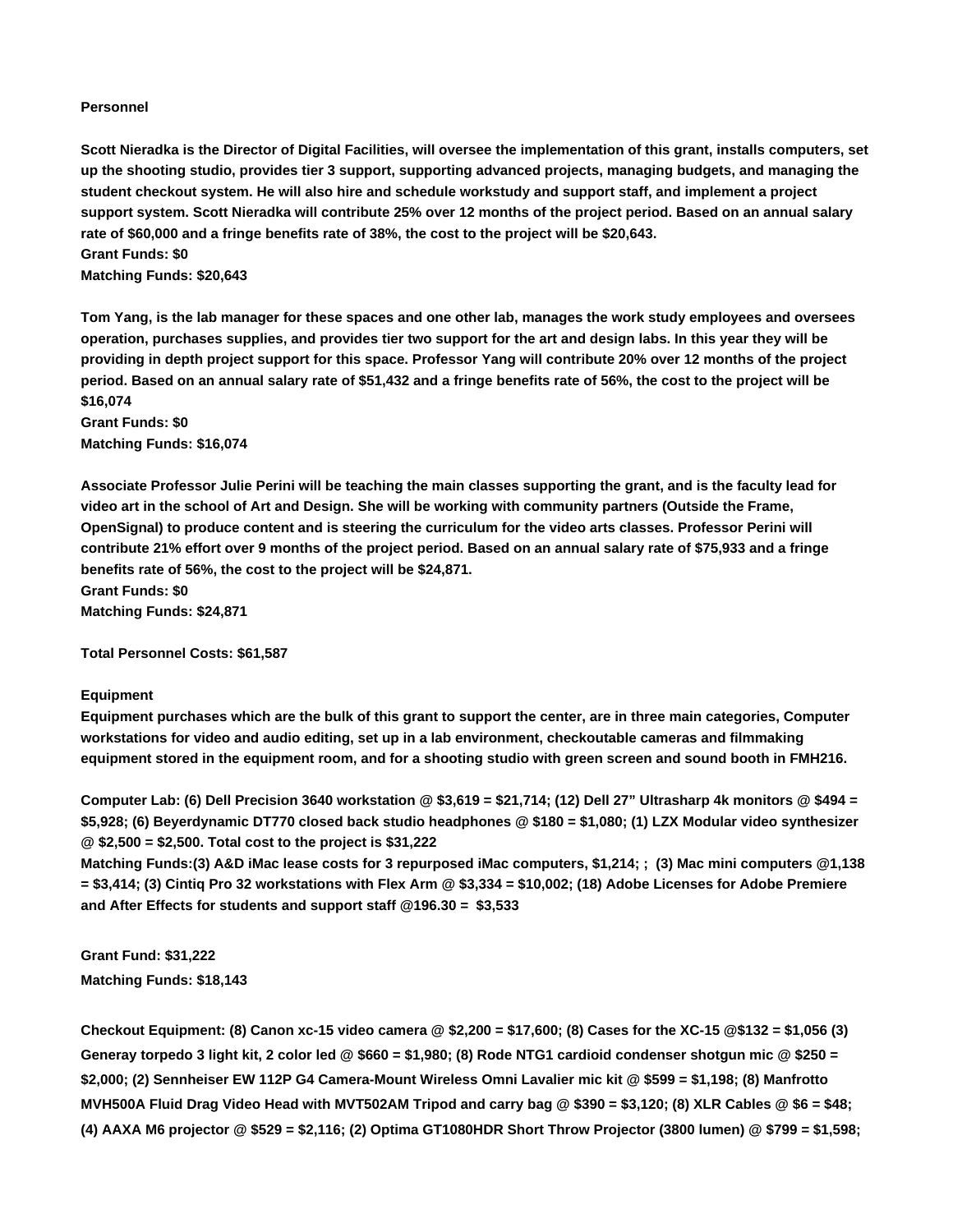**Total cost to the project is \$34,779. Matching funds: Cheqroom/checkout software to manage equipment room 50% (\$1,194)** 

**Grant Funds: \$34,779 Matching Funds: \$1,194**

**FHM 216/Shooting Studio: (1) Savage Accent Muslin Background Kit (10' x 24' White/Black/Green) @ \$453 = \$453; (1) Wall Mounting Kit for Three Paper Rolls @ \$249 = \$249; (4) Background Paper (various colors) @ \$60 = \$240; (4) Impact Background kit @ \$199 = \$796; (4) iKan Onyx 1x2 RGB LED Soft Light @ \$899 = \$3,596; (4) Rosco E-Colour #250 ½ White Diffusion (21 x 24" sheet) @ \$8 = \$32; (4) Impact Folding Wheeled Base Stand @ \$149 = \$596; (1) Neumann TM102 mic for voice over with shock mount and stand @ \$890 - \$890; (1) Focusrite scarlett 2i2 a/d audio interface @ \$169 = \$169; Whisper room 4848S basic vocal booth @ \$6,100 = \$6,100; (1) M1 Imac for audio recording @ 1580. Total cost to the project is \$14,701. Grant Funds: \$14,701 Matching Funds: \$0**

**Total Equipment Costs: \$94,118 Grant Funds: \$80,702 Matching Funds: 19,337**

**Total Grant funds: \$80,702 Total Matching funds: \$80,924**

### **Line Item Budget**

| <b>Cost Category</b>                      | <b>Grant Funds</b> | <b>Match Amount</b> | <b>Project Total</b> |
|-------------------------------------------|--------------------|---------------------|----------------------|
| Personnel                                 | \$0.00             | \$61,587.00         | \$61,587.00          |
| <b>Education and Training</b>             | \$0.00             | \$0.00              | \$0.00               |
| Travel                                    | \$0.00             | \$0.00              | \$0.00               |
| Contractual                               | \$0.00             | \$0.00              | \$0.00               |
| Equipment                                 | \$80,702.00        | \$19,337.00         | \$100,039.00         |
| Infrastructure/Facilities<br>Construction | \$0.00             | \$0.00              | \$0.00               |
| Miscellaneous                             | \$0.00             | \$0.00              | \$0.00               |
| Overhead                                  | \$0.00             | \$0.00              | \$0.00               |
| <b>Totals</b>                             | \$80,702.00        | \$80,924.00         | \$161,626.00         |

 **Supplemental Material Attachments**